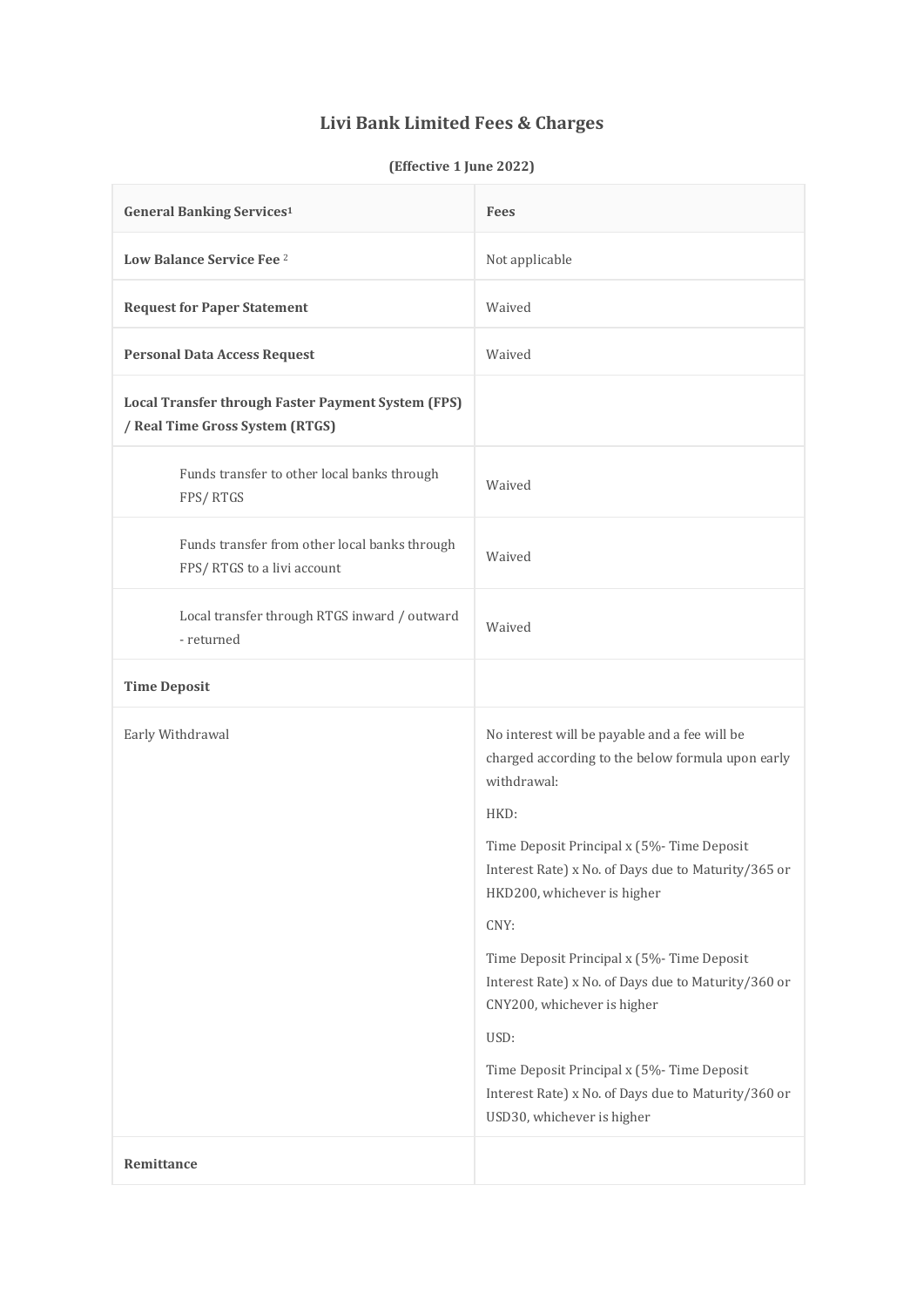| <b>General Banking Services1</b>                       | <b>Fees</b>                                                                                                                                                                                  |
|--------------------------------------------------------|----------------------------------------------------------------------------------------------------------------------------------------------------------------------------------------------|
| Inward remittance to a livi account                    | Waived                                                                                                                                                                                       |
| Inward remittance - returned                           | Waived                                                                                                                                                                                       |
| livi Debit Mastercard <sup>©</sup>                     |                                                                                                                                                                                              |
| Foreign currency transaction handling fee <sup>3</sup> | 1.9%                                                                                                                                                                                         |
| Annual fee                                             | Waived                                                                                                                                                                                       |
| Dispute Charge <sup>4</sup>                            | 50 HKD per transaction                                                                                                                                                                       |
| livi PayLater                                          |                                                                                                                                                                                              |
| Handling Fee                                           | Monthly handling fee is as low as 0.2% of the total<br>transaction amount. Please refer to facility letter<br>for the actual handling fee to be charged.                                     |
| Default Interest                                       | Default interest is accrued on a daily basis for the<br>overdue principal from the due date of the relevant<br>payment at a rate of 1.5x (i.e. 150%) of the<br>applicable APR <sup>5</sup> . |
| Early Settlement Fee                                   | 3% of the repayment principal <sup>6</sup>                                                                                                                                                   |
| Late Payment Fee                                       | A blanket fee of HK\$300 or the instalment payment<br>due and payable, whichever is lower.                                                                                                   |
| livi Flexi Loan                                        |                                                                                                                                                                                              |
| Handling Fee                                           | Waived                                                                                                                                                                                       |
| Default Interest                                       | 36% p.a.<br>Default interest shall accrue on a daily basis on the<br>overdue principal from the due date of the relevant<br>payment.                                                         |
| Late Payment Fee and Charge                            | HKD 300 per month if a monthly repayment<br>amount due is not received in full on or before the<br>payment due date.                                                                         |
| QR Cash (via UnionPay ATM network)                     |                                                                                                                                                                                              |